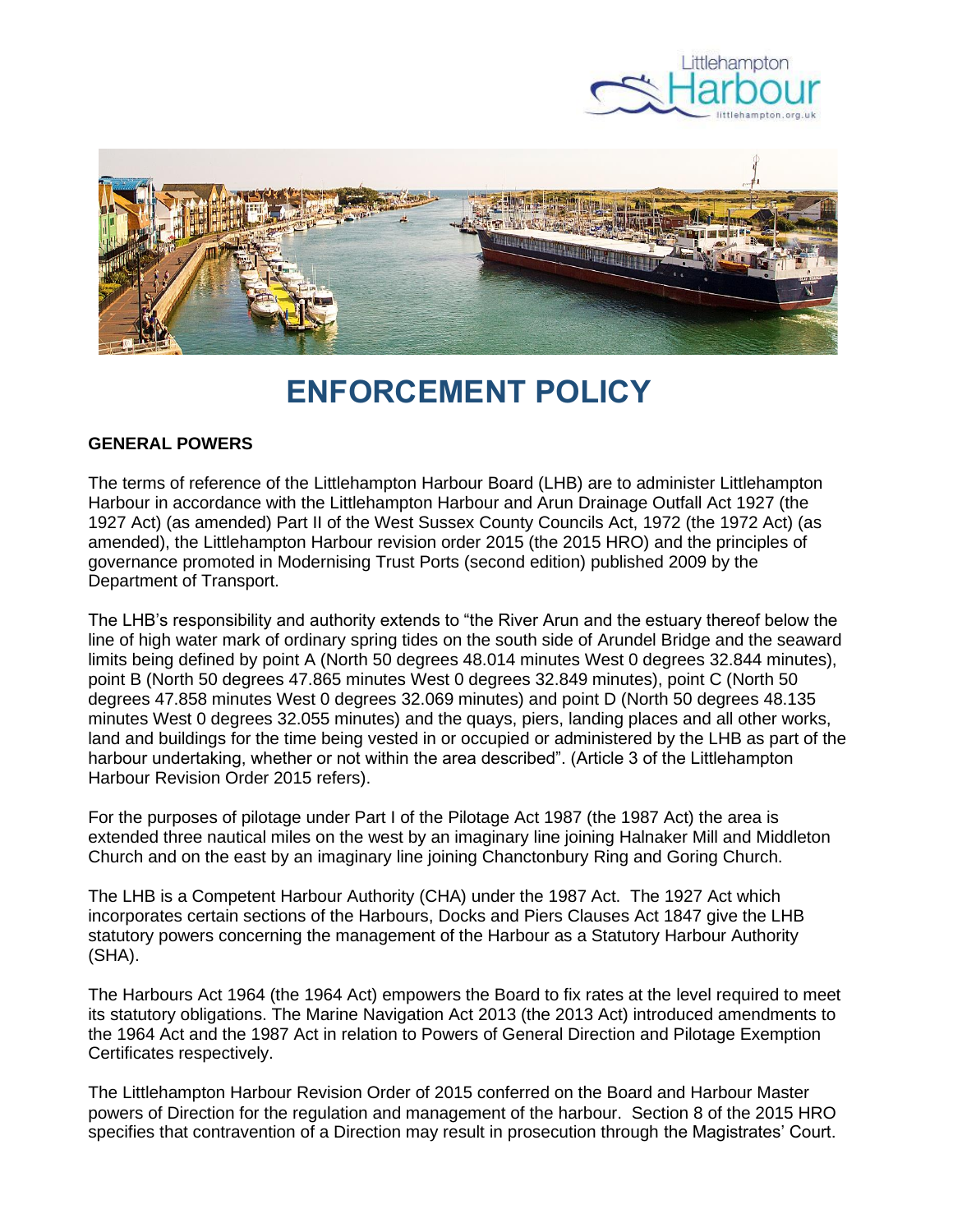

The Criminal Justice Act 1982 (as amended) provides for a standard scale of fines for summary offences. A person who fails to comply with a General Direction or Special Direction is guilty of an offence and liable on summary conviction to a fine not exceeding level 4 on the standard scale (currently £2,500).

#### **PRINCIPLES OF ENFORCEMENT**

Enforcement action may be appropriate in circumstances where the LHB as CHA is exercising its statutory powers to regulate the conduct of vessels in the Harbour's jurisdiction and to assist in managing the risks of marine operations.

In this regard, the LHB will provide information and advice in plain language on the rules that apply; will disseminate it as widely as possible and provide encouragement and support to ensure that their legal powers are used appropriately to improve and safeguard public health, public safety and the environment.

Where it appears that the LHB's byelaws or directions may have been contravened, the LHB has the options of negotiation, education and persuasion and, where an offence has occurred, of warning or prosecuting an offender. In considering the action to be taken, the circumstances of the case; the operator's attitude; the costs of compliance and that any action it takes is proportionate to the risks will be taken into account.

The carrying out of such duties will be undertaken in a fair, equitable and consistent manner and, at all times, the LHB's approach to enforcement will be clear, open and helpful. The LHB will seek to target enforcement resources where they are most needed and will be informed by its other policies, aims and objectives. It will liaise with other authorities and enforcement bodies as appropriate.

In implementing its enforcement policies the LHB recognises that most harbour users want to comply with the law and will help such users to meet their legal obligations without unnecessary expense. However, in order to promote the safety of all harbour users firm action including prosecution where appropriate will be taken against those users that flout the law or act irresponsibly.

### **CONSIDERATION OF ACTION**

When dealing with alleged offences:

- Officers will always identify themselves and explain the purpose of their visit or interview.
- Each case will be considered on its individual merits and a prosecution will only be initiated in accordance with this Policy.
- Any decision to initiate a prosecution will be recorded in writing and the reasons for initiating the prosecution will be given.
- Any investigation carried out by the Harbour Authority will be conducted pursuant to the Police and Criminal Evidence Act 1984 (and/ or any other relevant legislation) with due regard to the applicable Codes of Practice (including the Code for Crown Prosecutors).
- In addition, where applicable, best practice will be observed as set out in national guidance issued by bodies such as the Department for Transport (Ports Policy) and/ or Maritime and Coastguard Agency.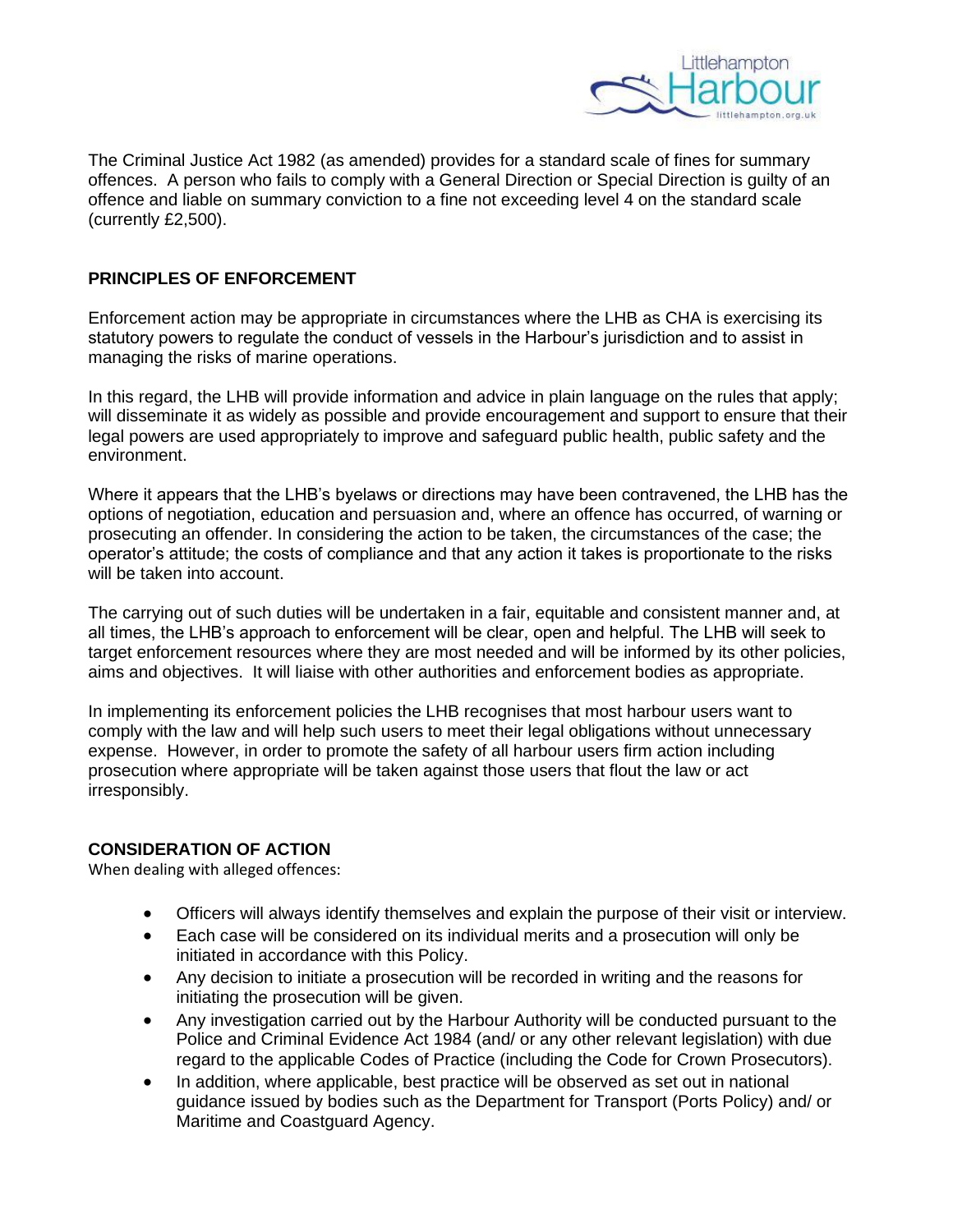

In considering whether any enforcement action should be taken, the LHB will take into account the following:

- The seriousness of the complaint;
- The risk of harm to the public and others;
- The public interest;
- The explanation of the offender;
- The attitude of the offender;
- Whether the matter is a recurrence;
- Whether there have been any other contraventions of Directions or legislation by the offender;
- The willingness of the alleged offender to prevent a recurrence of the incident;
- Any action taken by the offender to mitigate damage and/or loss to others;
- The availability of witnesses:
- The reliability of witnesses;
- The sufficiency of evidence;
- A combination of any of the above

## **ENFORCEMENT ACTION**

The types of Enforcement action available to the LHB can take the form of:

- In the event of a contravention of a General or Special Direction, a verbal warning which will be recorded and given by an authorised LHB member of staff;
- A written warning explaining the way in which a Direction has been contravened and the implications should the offender re-offend. This is not a caution for the purposes of criminal records;
- Suspension or revocation of a Mooring Licence;
- Prosecution as an ultimate sanction.

If, having regard to the evidence, the Harbour Master decides that the mooring or berthing facility should be suspended or revoked altogether, he will offer the boat owner the opportunity to make written representations about this action before making any decision. If, after further consideration, the Harbour Master orders suspension or revocation of the mooring or berth, then the boat owner may, within 7 days from the date of such an order, make a written request for the Chairman of the LHB to review that decision. The Chairman's decision will be final.

The LHB recognises that prosecution is a serious step and must be regarded as the ultimate sanction. A prosecution will be initiated only when the alleged conduct has been such that the LHB cannot impose an appropriate sanction itself and, thus, the matter must be ceded to the Courts. Such a sanction will be considered in the following circumstances :-

- The alleged offence is a flagrant breach of Directions or legislation such that public safety or well being is or has been put at risk.
- The alleged offence involves failure to comply with a warning.
- There is a history of similar offences.
- The alleged offence involves risk of damage to the environment.
- There are no other public interest factors indicating that prosecution is not appropriate.